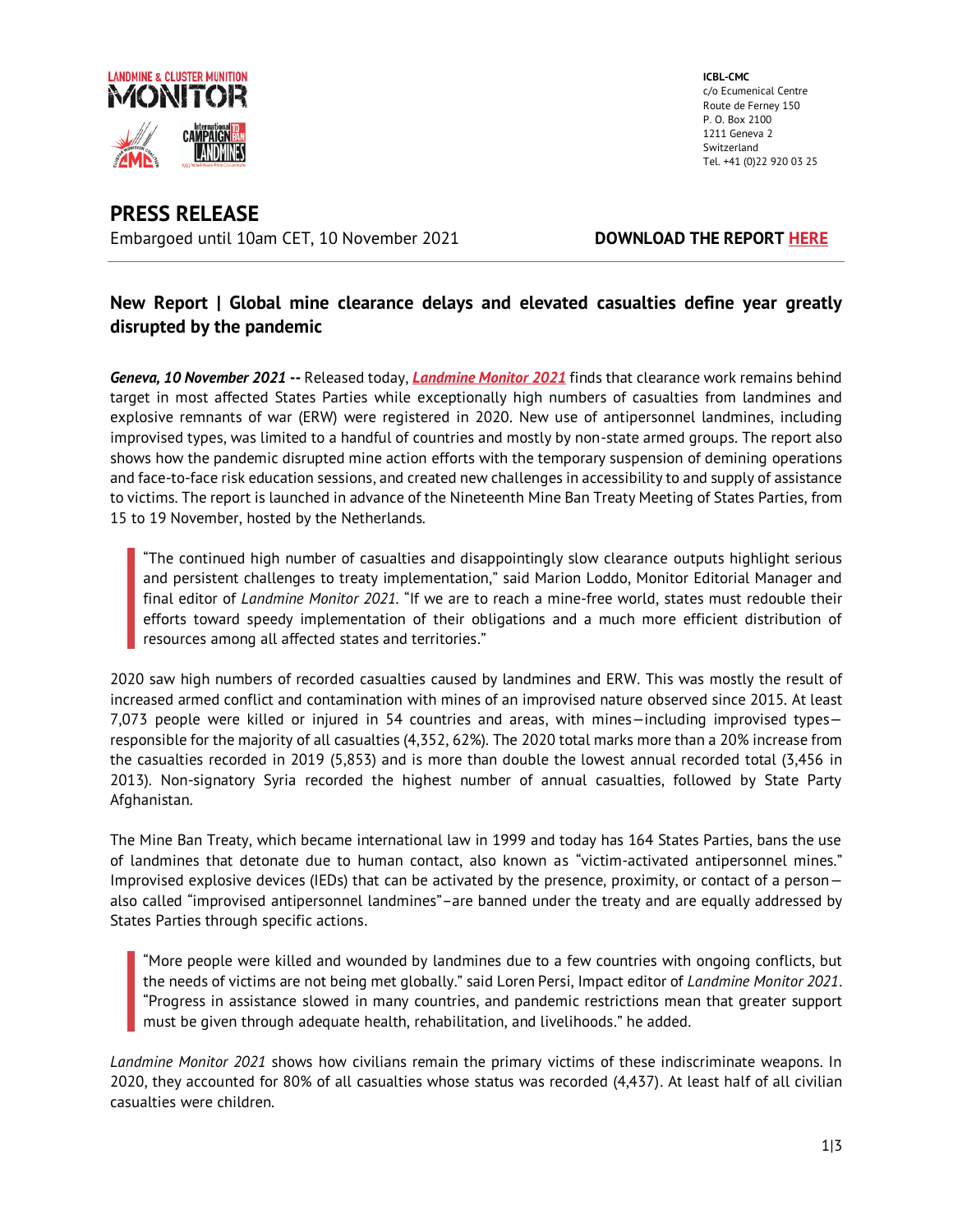The mine clearance outputs are seen in the context of the aspirational 2025 target set by states at the 2014 Maputo Review Conference for a mine-free world. Since 1999, more than 30 countries have reported clearance of all mined areas on their territory, most recently Chile and the United Kingdom. According to *Landmine Monitor 2021*, at least 60 countries and other areas, are known to be contaminated by antipersonnel mines, including 33 treaty members.

Several States Parties reported that the pandemic presented challenges to demining operations in 2020. Still, they demonstrated perseverance and adaptation to ensure mine action could continue wherever possible. States Parties reported clearing nearly 146km² of land, with more than 135,000 antipersonnel mines destroyed. This represents a 6% decrease from the reported 156km<sup>2</sup> cleared and a 10% increase from the 122,270 mines destroyed in 2019.

"It seems likely that many States Parties will not meet the aspirational target of achieving clearance by the end of 2025. To date, just eight States Parties appear to be on target to meet their clearance deadlines," said Ruth Bottomley, Impact editor of *Landmine Monitor 2021*. "The COVID-19-related restrictions have contributed to some uncertainty over meeting deadlines, but a few States were also making slow progress prior to the pandemic."

Only one state–Myanmar, not party to the treaty–was confirmed to have used antipersonnel landmines during the Monitor reporting period from mid-2020 through October 2021. During that same time, non-state armed groups were found to have used antipersonnel mines in at least six countries: Afghanistan, Colombia, India, Myanmar, Nigeria, and Pakistan. Additional allegations could not be confirmed by the Monitor.

"New use of antipersonnel mines by states remains relatively rare and only by one state outside the treaty this year," said Mark Hiznay, Ban Policy editor of *Landmine Monitor 2021*. "However ongoing use of mines by non-state armed groups is particularly worrisome and more can be done to prevent anyone from using these weapons," he added.

Yet, despite new and recurring obstacles, some progress was made to put an end to the suffering caused by landmines through the ban treaty.

The destruction of antipersonnel mine stockpiles continues to be one of the great treaty successes. To date, 94 States Parties have destroyed more than 55 million stockpiled antipersonnel mines, including more than 106,500 destroyed in 2020. These mines will never claim any victims or require clearance. Sri Lanka is the latest state to have completed destruction of its stockpile in 2021.

In the face of pandemic related restrictions, risk education has been a clear example of the enormous capacity for adaptation by the mine action community. Operators implemented and expanded digital and online methods to deliver risk education and save lives. Local networks of community volunteers also continued to provide safety messages when risk education teams were unable to do so.

Lastly, the 2021 report documents the strong spirit of cooperation built over the year as demonstrated by the US\$5.2 billion provided by international donors since 2010, 10% of which was provided in 2020 with 33 donors contributing \$565.2 million in support of mine action activities in 44 affected states and other areas, a similar level of support compared to 2019.

**Ends**